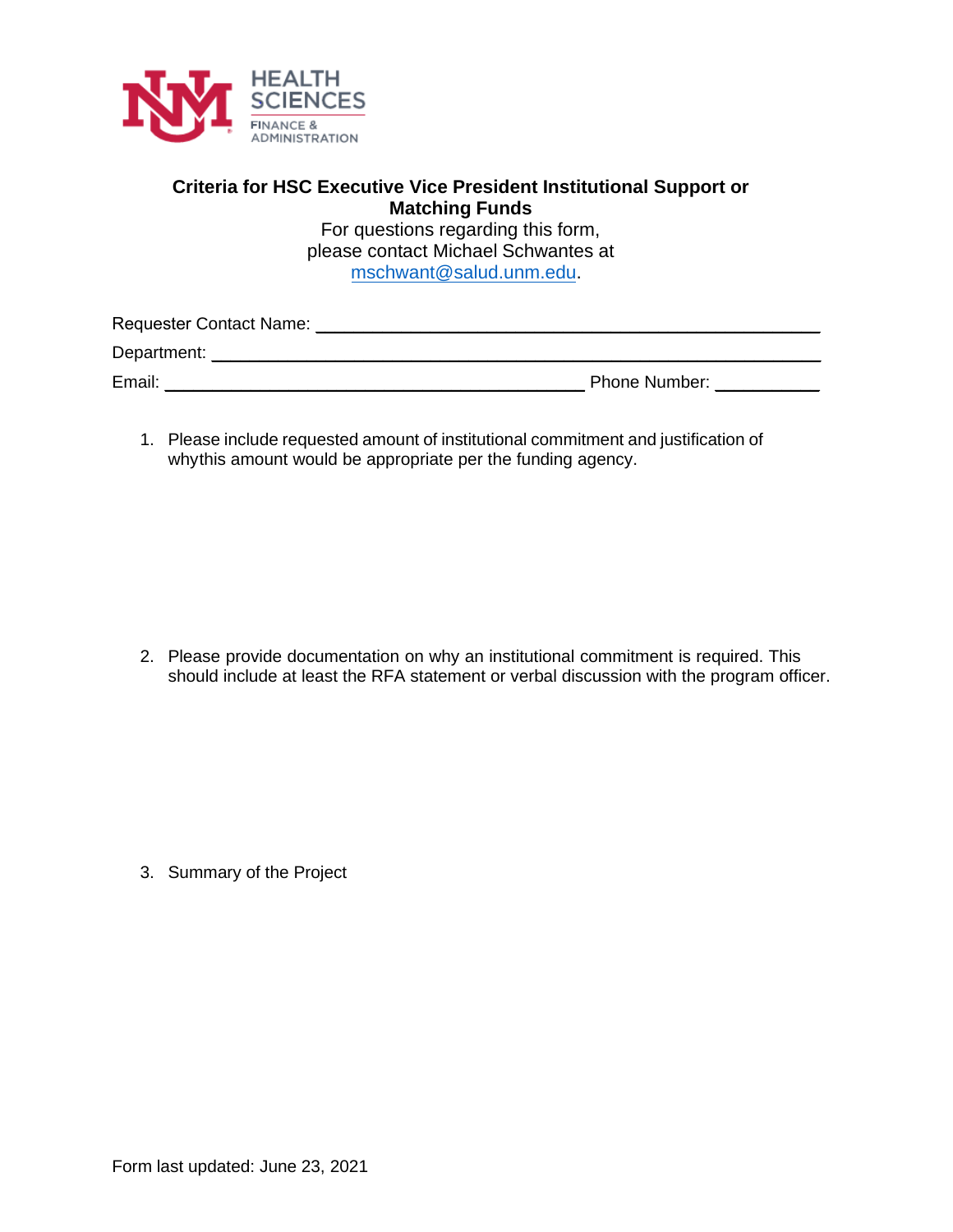

4. How does the project fit into HSC strategic priorities?

5. How does the project enhance other programs/projects and/or collaboration: across departments, colleges/school, campuses?

6. What are the budgeted direct costs of the project? What are the allowable charges to the project? (Administration, rent, depreciation, etc.)

7. What are the recurring and non-recurring costs?

8. What equipment will be needed? How will the equipment be maintained/replaced?